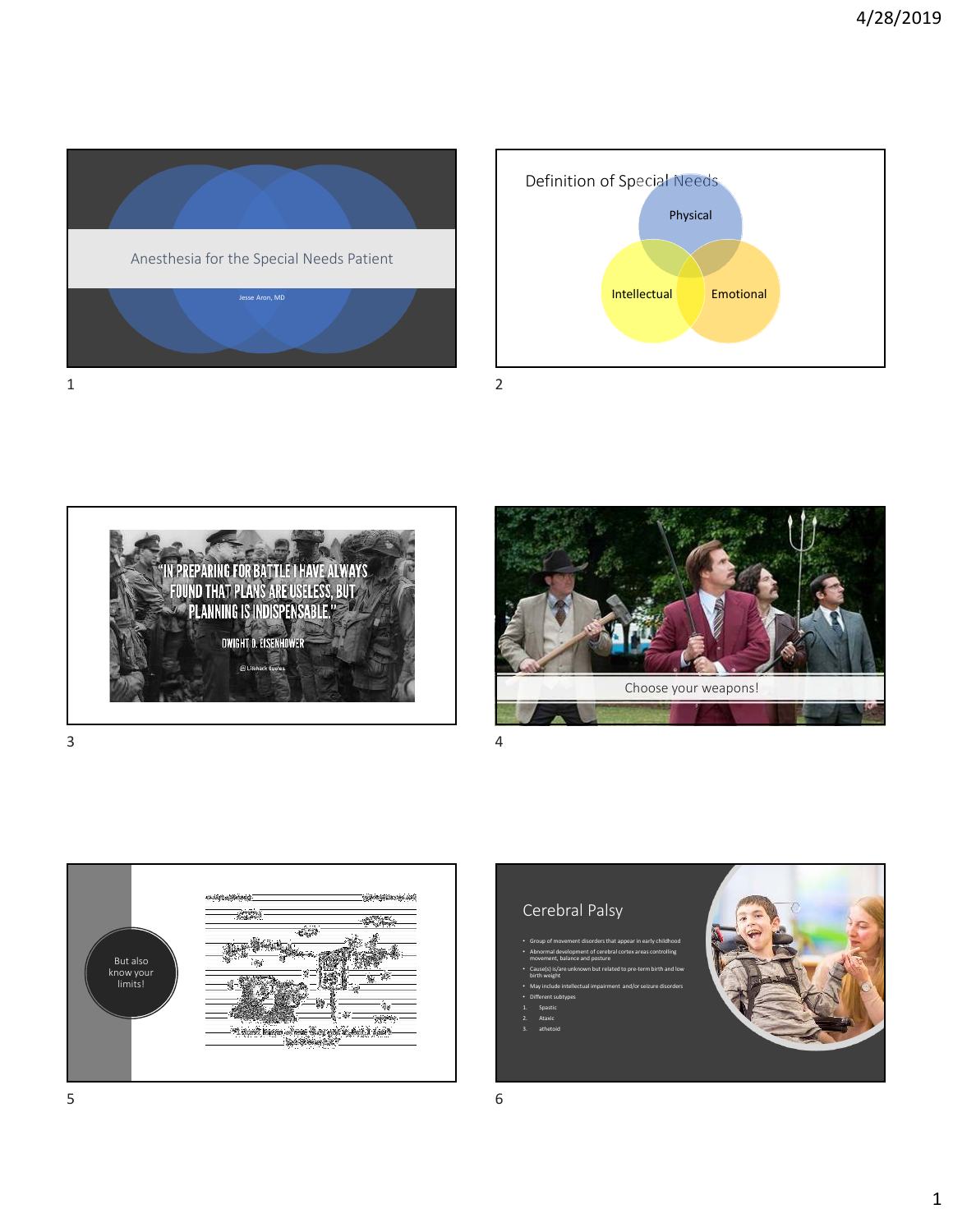









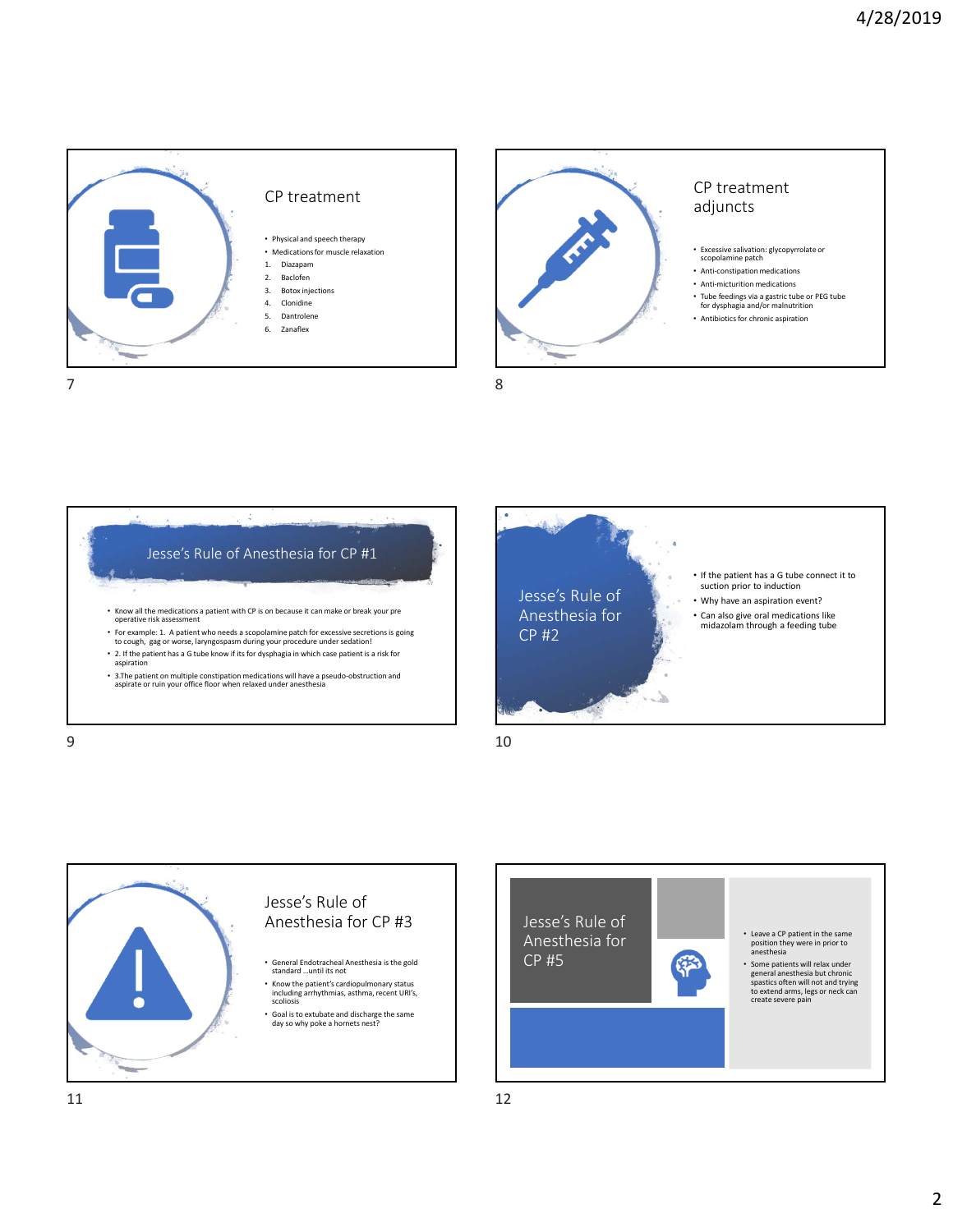



 $13$  and  $14$ 







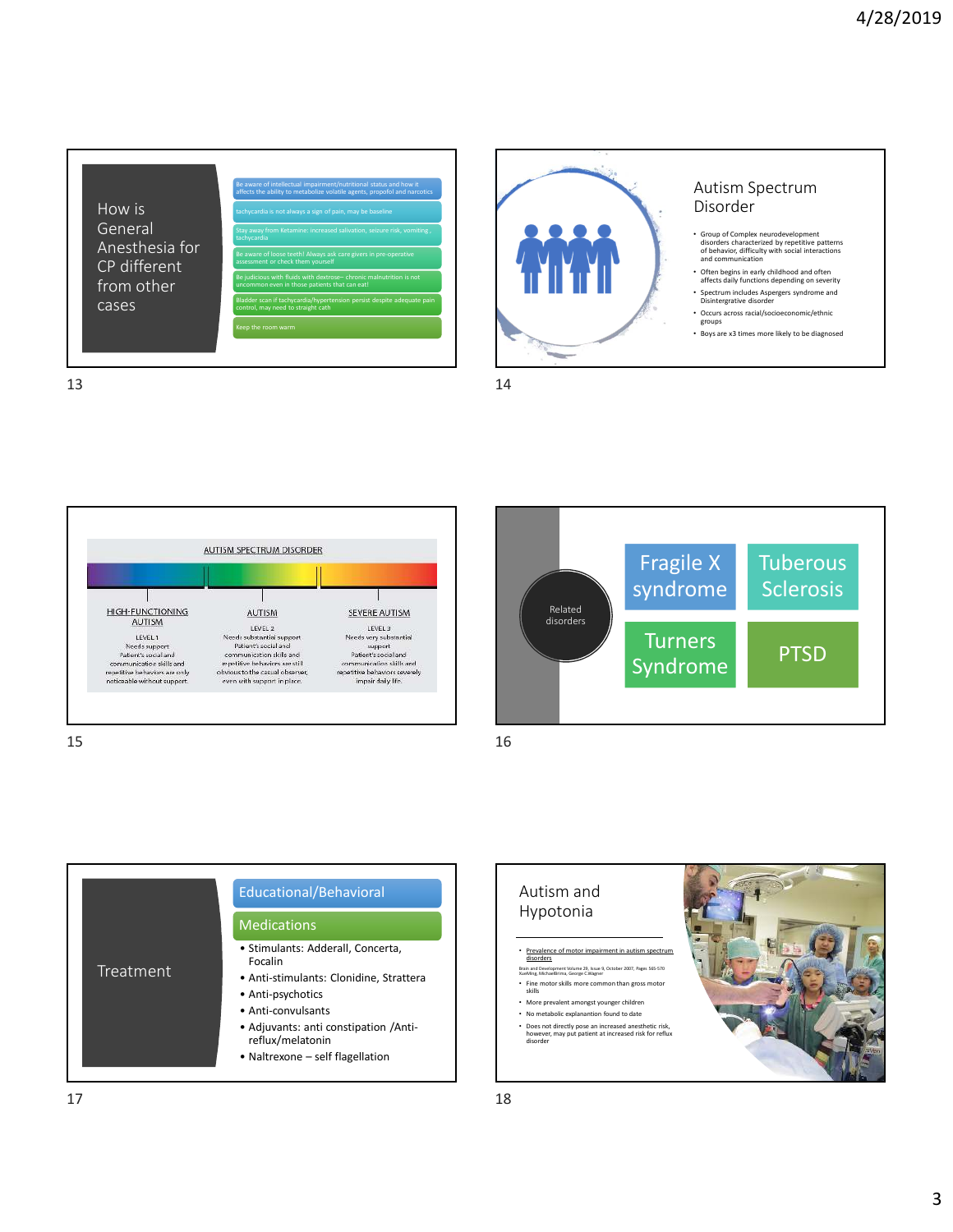

## Pre-operative management

- Parental involvement
- Foci TV, music, inanimate objects
- Dark and Quiet room to decrease stimulation
- Oral sedation midazolam
- Ketamine oral/nasal/IM for the 6 foot 250 pound "man-child"